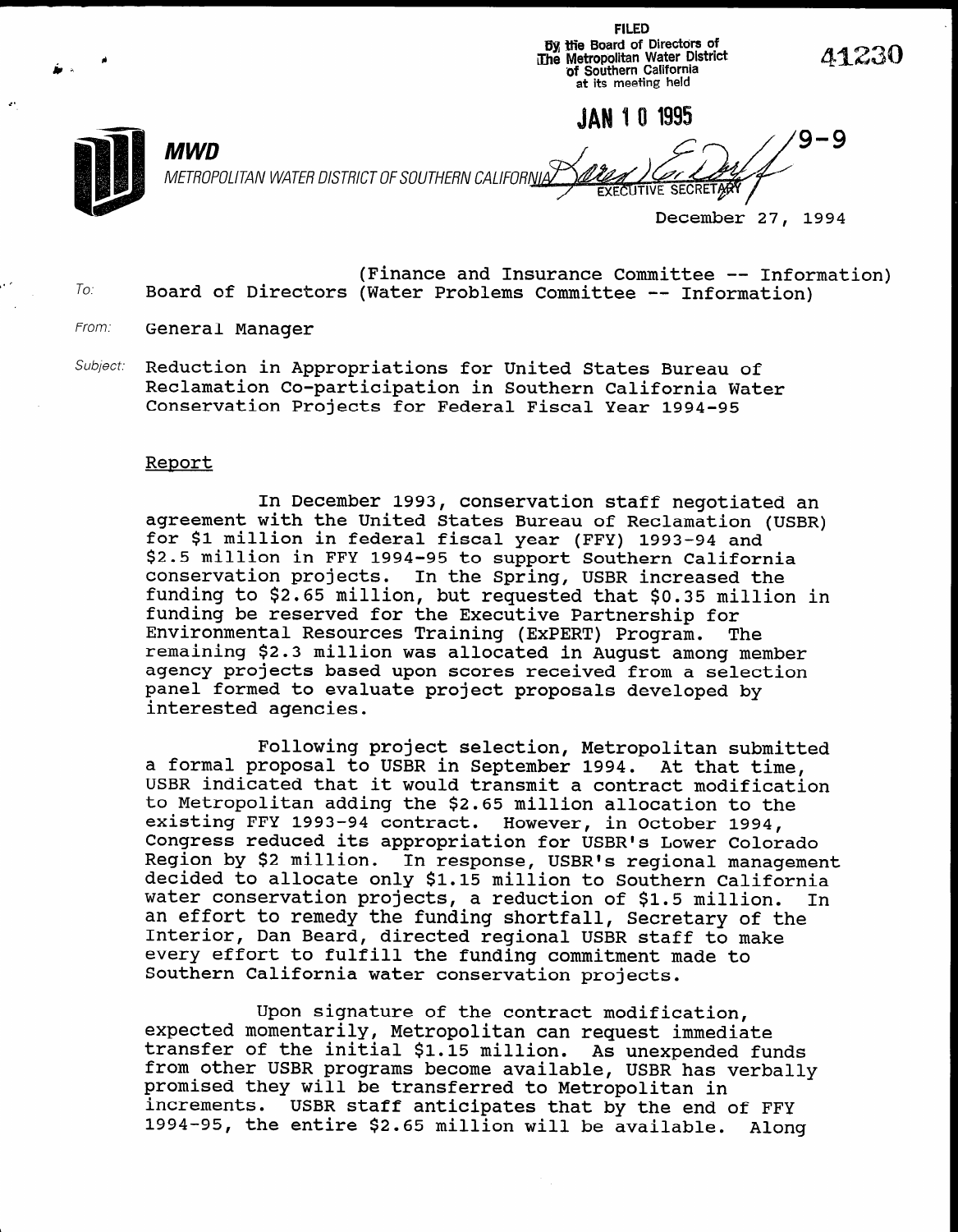Board of Directors -2- December 27, 1994

وربيط

with the amendment, Metropolitan is forwarding a letter to Commissioner Beard encouraging USBR to find the additional funding and fulfill its commitment to Metropolitan and its member agencies.

Attached is a letter from USBR indicating its funding priorities for the initial \$1.15 million. Thumbury processes for the inferred price military inter-<br>12 projects will be funded. These projects were priorit Initially, by USBR because of their time-sensitivity and irretractable external commitments. USBR has also recommended an allocation process for directing any additional funding that may become available among the remaining 26 projects based upon ranking and contracting status.

Staff has prepared a letter notifying member agencies selected for USBR co-funded conservation projects in FFY 1994-95 of the reduced USBR appropriations. Your Board will be updated regarding the status of the funding as it is provided or if it becomes apparent that it will not be proviue<br>Proviue

Recommendation

For information only.

John R. Wodraska General Manager

 $\frac{D\sqrt{D}}{D}$ 

Debra C. Man<br>Chief of Planning Chief of Planning<br>and Resources

Concur:

oáraska

John R.<br>Genera∕l Manager

JPW:cl

Attachment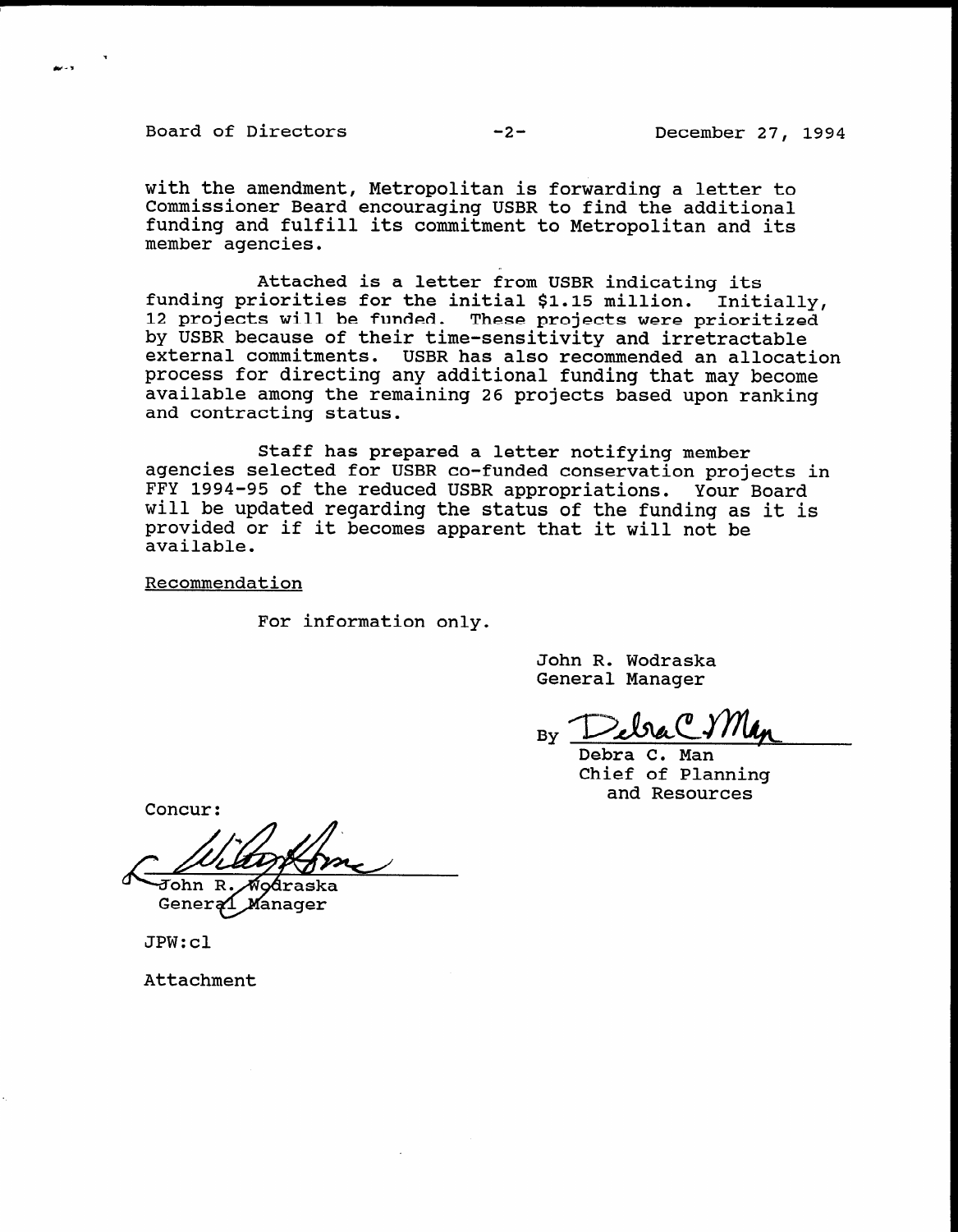Attachment A



## United States Department of the Interior

BUREAU OF RECLAMATION Lower Colorado Regional Office P.O. Box 61470 Boulder City, NV 89096-1470

IN REPLY REFER TO: LC-4640 WTR-3.20

DEC 21 1994

Mr. Matt Puffer Acting Water Conservation Program Manager The Metropolitan Water District of Southern California 350 South Grand Avenue Los Angeles CA 90071

Subject: Reclamation's Participation in the Southern California Conservation Project in Fiscal Year 1995

Dear Mr. Wodraska:

As a signatory to the Memorandum of Understanding Regarding Urban Water Conservation, Reclamation is committed to facilitating the implementation of Best Management Practices in California. In Federal fiscal year 1994, Reclamation co-participated with The Metropolitan Water District of Southern California and its member and subagencies in 27 local conservation projects. Reclamation looked forward to continuing the success of this partnership in Federal fiscal year 1995, ending September 30, 1995, by providing funding for additional conservation projects by negotiating a commitment of \$2.65 million to Southern California.

In spite of our request for \$2.65 million, Congress only appropriated \$1.15 million for Reclamation's co-participation in Southern California water  $\frac{1}{2}$ . The conservation projects in Federal field  $\frac{1}{2}$  is not fund to fund the set of  $\frac{1}{2}$  is not fund to fund the set of funding is not fund to fund the set of funding is not fund to fund the set of funding  $\frac{1}{2}$ sufficient to immediate in a large in all of the projects of the projects of the projects of the projects of the projects of the projects of the projects of the projects of the projects of the projects of the pro sufficient to immediately co-participate in all of the projects originally selected to receive Reclamation funds. The Commissioner has conveyed his strong support of this program and has requested we make every possible effort to obtain the additional funds. On a Reclamation-wide basis, these funds are being<br>requested.

 $A$ s an interim solution, Reclamation will fund the most time-sensitive projects the most time-sensitive projects As an interim solution, Reclamation will fund the most time-sensitive projects first, with the expectation that all projects will be funded before the end of the Federal fiscal year 1995. Initial funding priority will be given to those projects that have irretractable commitments for immediate implementation in various Southern California communities. Most of these projects are high school or community-based organization (CBO) toilet distribution projects. For CBO projects, the vitality of the organizations may depend heavily upon the successful completion of the toilet projects. In the case of high school projects, many agencies have established dates for the distributions and have initiated marketing efforts.

Enclosed is the implementation schedule for all projects selected for Reclamation<br>co-funding in Federal fiscal year 1995. The first group of projects will receive

41230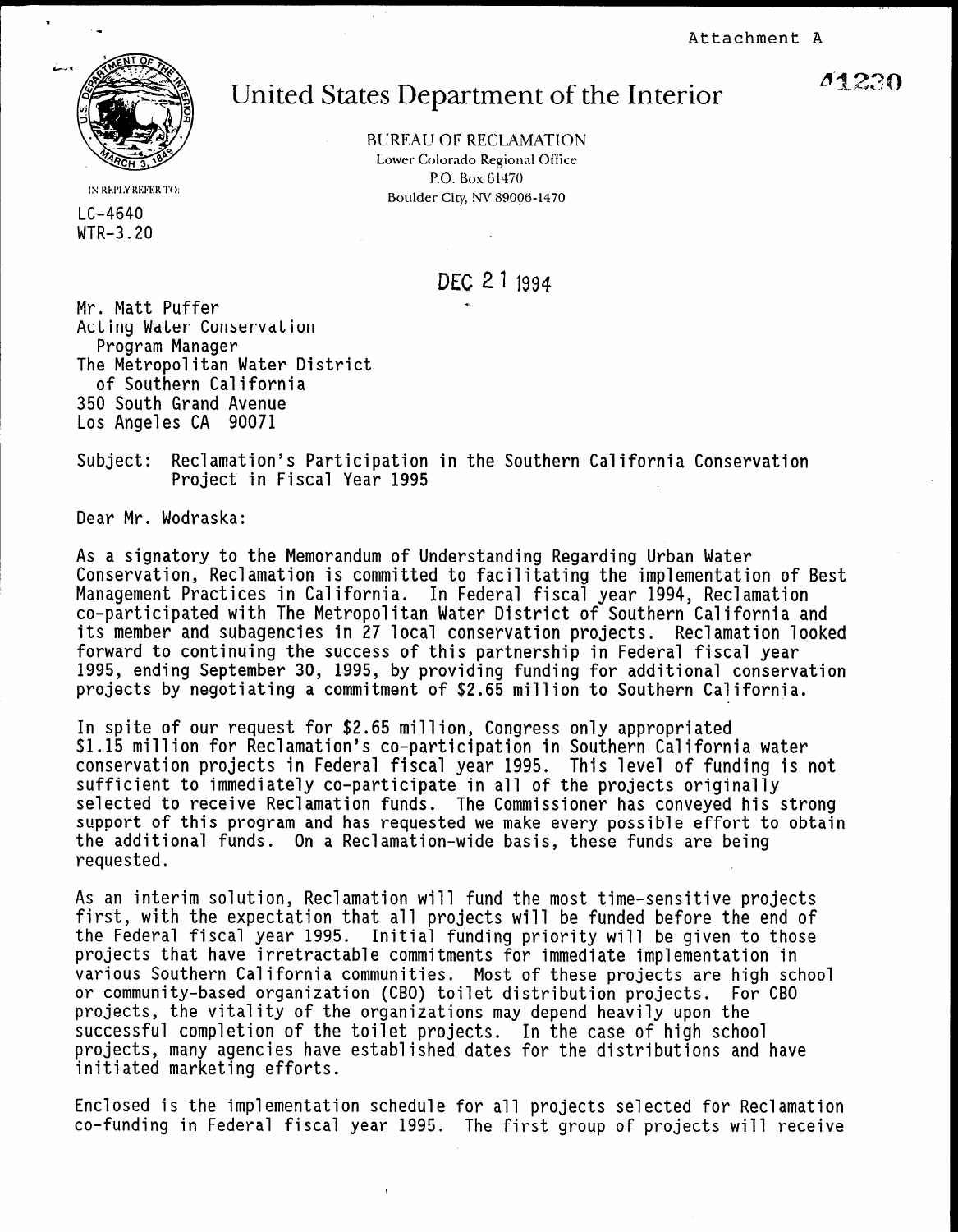immediate funding, to an amount of \$1,150,000. Projects not receiving immediate Reclamation funding are listed in the second group and ranked according to the score that they received from the selection panel that met in August 1994. Funds will be committed to the second group of projects as they become available and as the projects are ready for implementation. We anticipate that additional funding will be disbursed in increments until all projects have been fully co-funded.

On behalf of Reclamation, I would like to assure you that we will make every effort to find additional funding for all of these selected Southern California water conservation projects. We look forward to working with you throughout the year on all of these innovative conservation initiatives. If you have any additional questions, please call me at (702) 293-8186.

Sincerely,

Stephen M. Jones Water Conservation Team Leader

Enclosure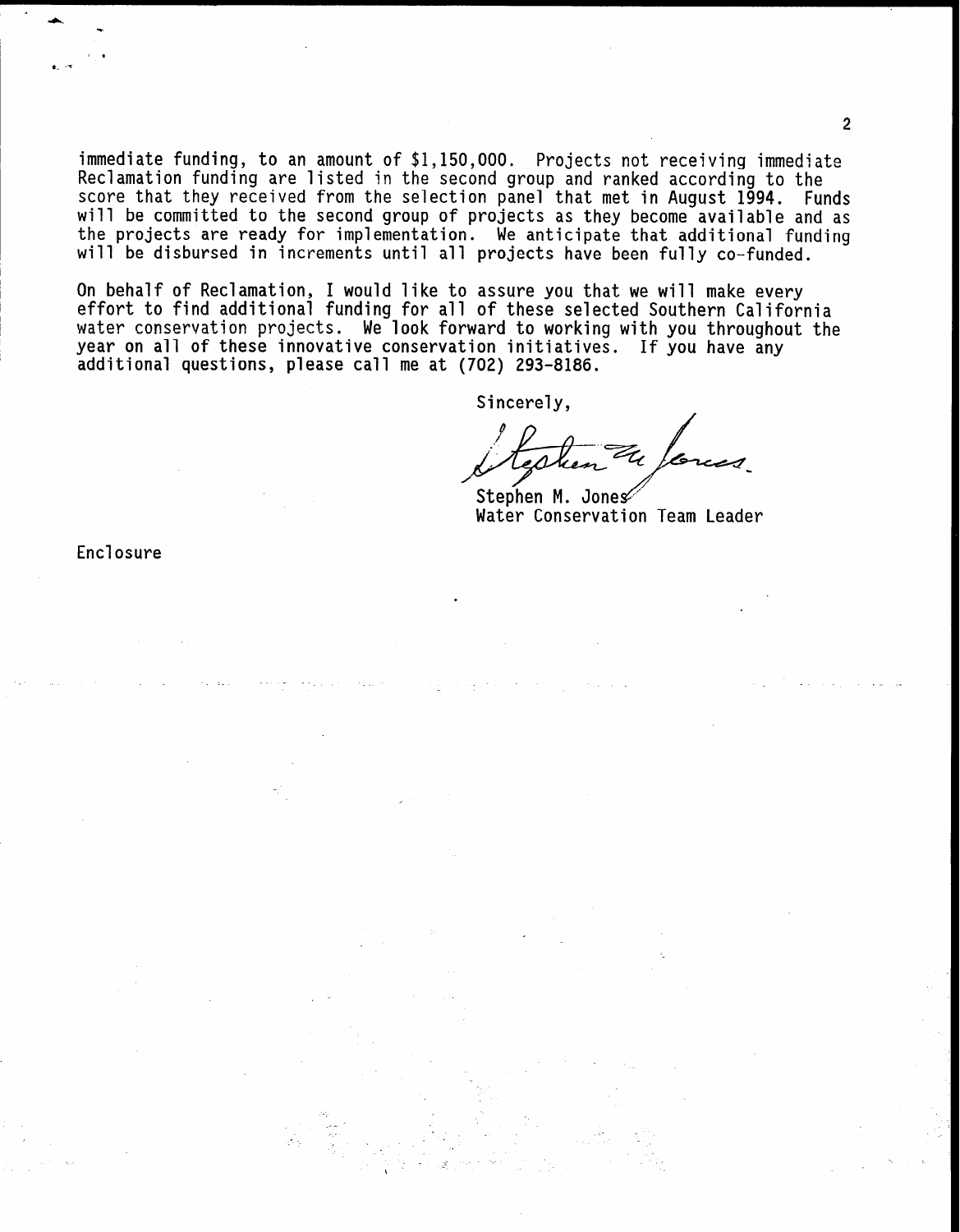### Attachment A

# U.S. Bureau of Reclamation Conservation Projects FY 1994-95

| Member                   | Subagency | <b>Program Description</b>                  |  |
|--------------------------|-----------|---------------------------------------------|--|
| Upper San Gabriel Valley |           | 2,661 ULFT High School                      |  |
| Eastern MWD              |           | 2,661 ULFT High School                      |  |
| Compton                  |           | 1,000 ULFT High School                      |  |
| Western                  | Jurupa    | 1,000 ULFT High School                      |  |
| <b>Burbank</b>           |           | 800 ULFT H.S. Program using a CBO           |  |
| Calleguas                |           | 2,000 ULFT CBO                              |  |
| <b>SDCWA</b>             |           | 2,661 ULFT Non-homeowner Voucher Prog.      |  |
| West Basin               |           | 1,000 ULFT CBO Program                      |  |
| Central Basin            |           | 1,000 ULFT CBO Program                      |  |
| Glendale                 |           | ULFT CBO Program (approx. 2000)             |  |
| <b>MWDOC</b>             | El Toro   | 616 ULF Pressure Toilet and LF showerheads+ |  |
| ExPERT, Inc              |           | ULF Toilet Program & Resource Training      |  |

#### PRIORITY PROJECTS

 $\mathcal{L}_{\text{eff}} = \frac{1}{\sqrt{2}}$ 

#### DEFERRED PROJECTS

|    | Score Member                    | Subagency    | <b>Program Description</b>                                  |
|----|---------------------------------|--------------|-------------------------------------------------------------|
| 14 | Coastal MWD                     | San Clemente | Interest Free/ Rebate Fund                                  |
| 13 | <b>SDCWA</b>                    |              | 200 Clothes Washers                                         |
| 12 | City of Long Beach              |              | 2,661 UFLT CBO Program                                      |
| 12 | <b>MWDOC</b>                    |              | 2,661 ULFT "County Block Program"                           |
| 12 | Coastal MWD South Coast         |              | 1,000 ULFT Direct Installation/retrofit                     |
| 12 | City of San Fernando            |              | 766 Residential Indoor Surveys w/retrofit                   |
| 11 | West Basin MWD                  |              | Low-income residential audit & ULFT                         |
| 11 | Calleguas                       | Camarillo    | 1,500 ULFT Rebate w/ Audit                                  |
| 10 | <b>Upper San Gabriel Valley</b> |              | Skilled Nursing Facilities Surveys / retrofit               |
| 10 | <b>LADWP</b>                    |              | Large Landscape Water Audit Pilot                           |
| 10 | City of Santa Monica            |              | Central Computer Control System                             |
| 10 | City of Anaheim                 |              | Large Recreational Facility ULFT/urinal                     |
| 9  | Calleguas MWD                   |              | Purchase of Leak Detection Device                           |
| 9  |                                 |              | Three Valleys   City of Covina CII Analyst Surveys          |
| 9  | Calleguas MWD                   |              | CII Analyst Survey Program                                  |
| 9  | Upper San Gabriel Valley        |              | Large Landscape Water Audit Pilot                           |
| 9  | City of Compton                 |              | Compton School District Irrigation Audit                    |
| 8  | Three Valleys Rowland           |              | 500 ULFT Rebate Program                                     |
| 8  |                                 |              | Upper District   So. Cal Water   CII Analyst Survey Program |